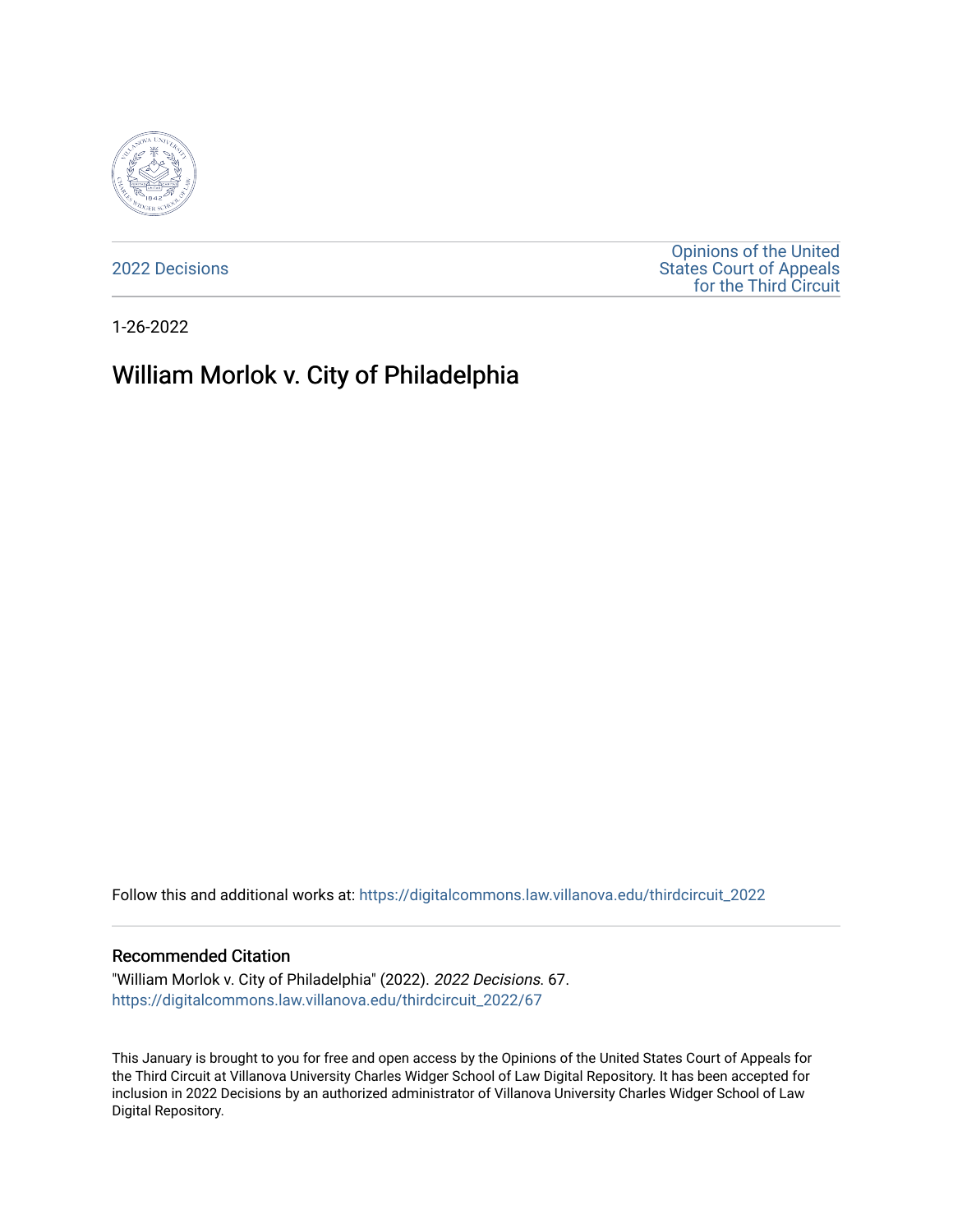## **NOT PRECEDENTIAL**

# UNITED STATES COURT OF APPEALS FOR THE THIRD CIRCUIT

\_\_\_\_\_\_\_\_\_\_\_\_\_\_

No. 20-2973 \_\_\_\_\_\_\_\_\_\_\_\_\_\_

WILLIAM MORLOK; ADAM NOVICK; THEODORE LEWIS, INDIVIDUALLY AND ON BEHALF OF ALL OTHERS SIMILARLY SITUATED, Appellants

v.

# CITY OF PHILADELPHIA \_\_\_\_\_\_\_\_\_\_\_\_\_\_

On Appeal from the United States District Court for the Eastern District of Pennsylvania (No. 2-17-cv-04213) District Judge: Hon. Michael M. Baylson

\_\_\_\_\_\_\_\_\_\_\_\_\_\_

Submitted Under Third Circuit L.A.R. 34.1(a) January 25, 2022

\_\_\_\_\_\_\_\_\_\_\_\_\_\_

Before: HARDIMAN, SHWARTZ, and FUENTES, Circuit Judges.

(Filed: January 26, 2022) \_\_\_\_\_\_\_\_\_\_\_\_\_\_

> OPINION \_\_\_\_\_\_\_\_\_\_\_\_\_\_

This disposition is not an opinion of the full court and pursuant to I.O.P. 5.7 does not constitute binding precedent.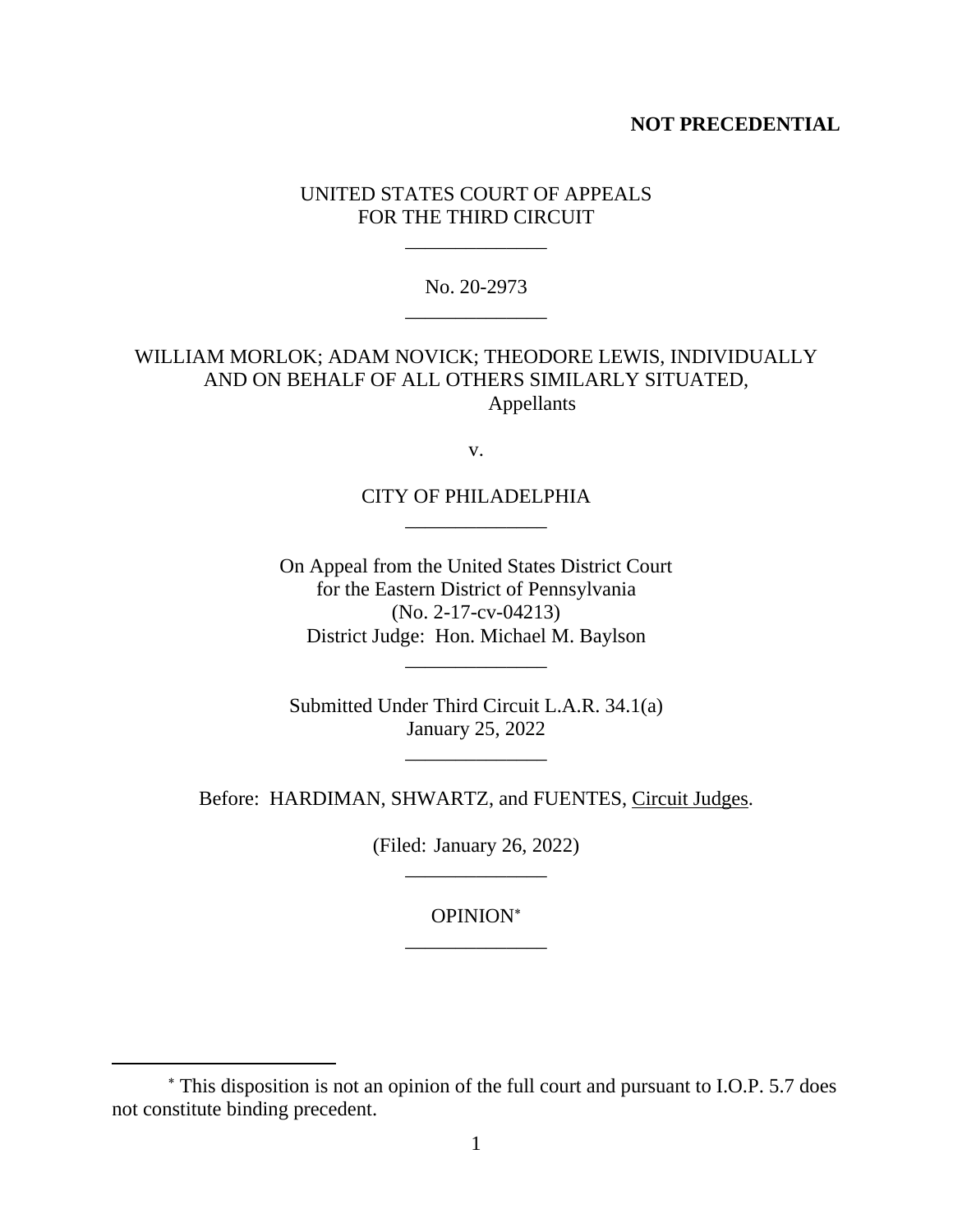#### SHWARTZ, Circuit Judge.

Plaintiffs-Appellants ("Plaintiffs") and the putative class are electric vehicle ("EV") owners who, before 2017, had twenty-four-hour access to designated EV parking spaces adjacent to their homes pursuant to Section 12-1131 of the Philadelphia Code ("EV Program"). In 2017, Philadelphia (the "City") modified the code and limited EVonly access to 6:00 pm to 6:00 am ("2017 Amendment"), thereby permitting non-EVs to park in those spots for periods outside of those hours. Plaintiffs claim that the 2017 Amendment violates their substantive due process and equal protection rights and unjustly enriches the City.

The District Court dismissed the constitutional claims ("First Order"), Morlok v. City of Philadelphia, No. 17-4213, 2018 WL 6092719 (E.D. Pa. Nov. 21, 2018), and permitted discovery on the unjust enrichment claim, compelling production of documents reflecting the City's policies on attracting technology and business but barring discovery concerning the EV Program's "legislative history" ("Second Order"), App. 21 (August 9, 2019). Following discovery, the City moved for summary judgment on the unjust enrichment claim, which the District Court granted ("Third Order"). Morlok v. City of Philadelphia, No. 17-4213, 2020 WL 5101942 (E.D. Pa. Aug. 28, 2020).

Because the District Court did not err, we will affirm all three orders.<sup>1</sup>

<sup>&</sup>lt;sup>1</sup> In the Third Order, the District Court also stated that it "need not decide Plaintiffs' Motion for Class Certification," Morlok, 2020 WL 5101942, at \*3 n.1. Because Plaintiffs make only passing reference**,** and no argument on this subject, any challenge is forfeited. See FTC v. AbbVie Inc., 976 F.3d 327, 368 n.3 (3d Cir. 2020). cert. denied sub nom. AbbVie Inc. v. FTC, 141 S. Ct. 2838 (2021).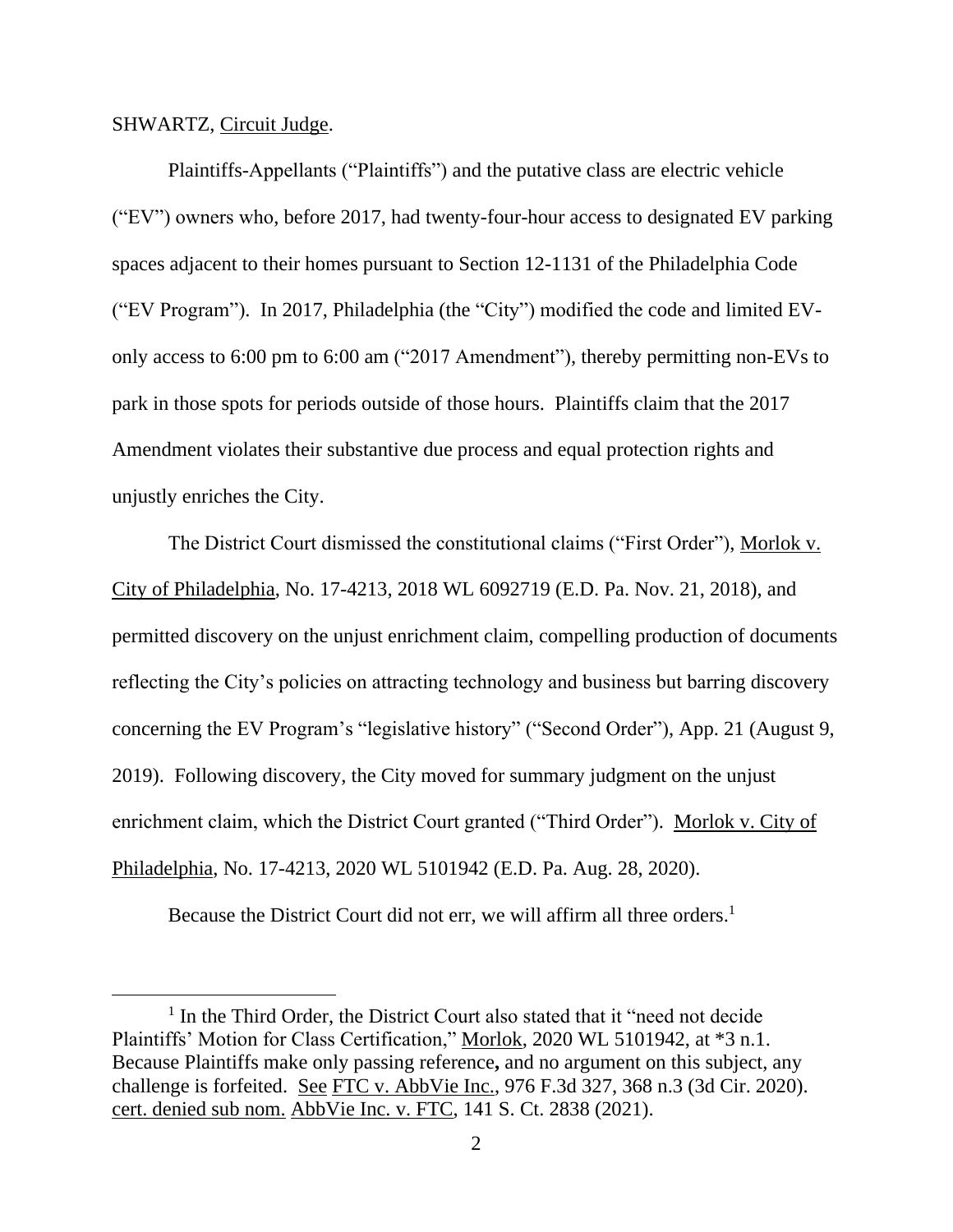$I^2$ 

 $A^3$ 

We first review the First Order, which dismissed Plaintiffs' substantive due process and equal protection claims under Fed. R. Civ. P. 12(b)(6). According to the Amended Complaint, Plaintiffs each submitted applications, "obtained . . . a parking space at their respective places of residence," and installed EV chargers near the parking spaces. App. 40-43. Each was informed that "[a]n [EV space] should not be treated as a personal parking spot," as "[a]nyone with an [EV] is allowed to park in the [EV space]." App. 55. After the 2017 Amendment, non-EVs were permitted to occupy EV Program spaces during a twelve-hour period previously reserved for EVs. Plaintiffs assert that this deprives them of access to their EV chargers in violation of their substantive due process and equal protection rights.

<sup>2</sup> The District Court had jurisdiction under 28 U.S.C. §§ 1331 and 1367. We have jurisdiction under 28 U.S.C. § 1291.

<sup>&</sup>lt;sup>3</sup> We exercise plenary review of a district court's order granting a motion to dismiss for failure to state a claim. Burtch v. Milberg Factors, Inc., 662 F.3d 212, 220 (3d Cir. 2011). We must determine whether the complaint, construed in the "light most favorable to the plaintiff," Santomenno ex rel. John Hancock Tr. v. John Hancock Life Ins. Co., 768 F.3d 284, 290 (3d Cir. 2014) (citation omitted), "contain[s] sufficient factual matter, accepted as true, to 'state a claim to relief that is plausible on its face," Ashcroft v. Iqbal, 556 U.S. 662, 678 (2009) (quoting Bell Atl. Corp. v. Twombly, 550 U.S. 544, 570 (2007)), "but we disregard rote recitals of the elements of a cause of action, legal conclusions, and mere conclusory statements," James v. City of Wilkes-Barre, 700 F.3d 675, 679 (3d Cir. 2012). "A claim has facial plausibility when the pleaded factual content allows the court to draw the reasonable inference that the defendant is liable for the misconduct alleged." Ashcroft, 556 U.S. at 663.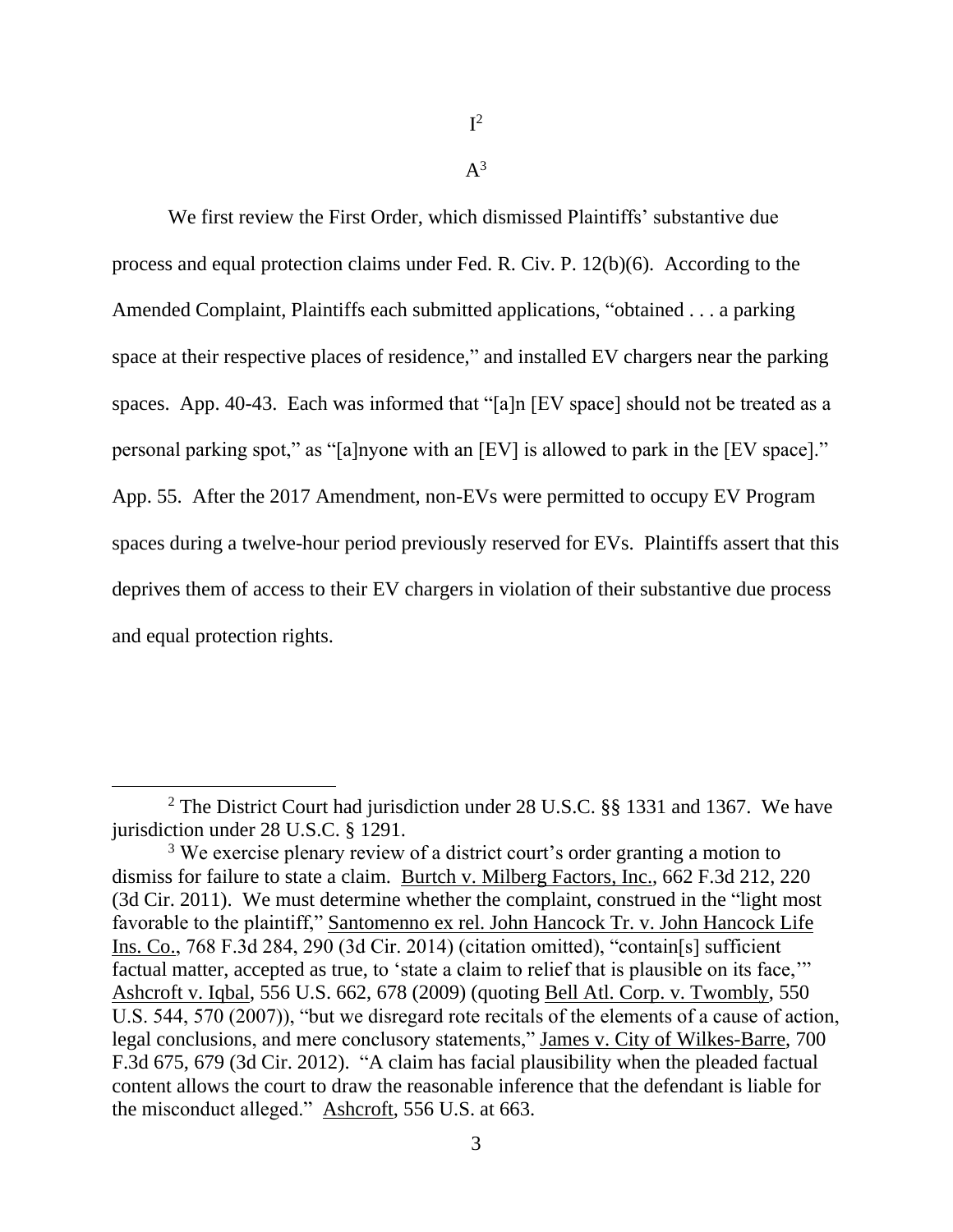Substantive due process under the Fourteenth Amendment "protects individual liberty against certain government actions regardless of the fairness of the procedures used to implement them." Newark Cab Ass'n v. City of Newark, 901 F.3d 146, 155 (3d Cir. 2018) (quotation marks and citation omitted). "Substantive due process contains two lines of inquiry: one that applies when a party challenges the validity of a legislative act, and one that applies to the challenge of a non-legislative action." Am. Express Travel Related Servs., Inc. v. Sidamon-Eristoff, 669 F.3d 359, 366 (3d Cir. 2012). When a legislative act is challenged, as here, we apply rational basis review if no "fundamental rights and liberty interests" are at issue. Heffner v. Murphy, 745 F.3d 56, 79 (3d Cir. 2014) (citations omitted); see also Nicholas v. Pa. State Univ., 227 F.3d 133, 139 n.1 (3d Cir. 2000) ("[e]xecutive acts . . . typically apply to one person or to a limited number of persons, while legislative acts, generally laws and broad executive regulations, apply to large segments of society").

The EV Program provides access to a parking space. Plaintiffs do not own the space, the space is not assigned to them, the City notified each Plaintiff that the space is not to be treated as any EV owners' personal parking space, and Plaintiffs are not given exclusive use of the space. App. 55. Rather, the EV Program allows "anyone with an [EV]" to park in the designated spaces, not a specific EV owner. Id.. Thus, Plaintiffs do not have a property interest in the EV spaces. Because we have not recognized a property right outside real property as "fundamental," Newark Cab, 901 F.3d at 155 (citation omitted), and although there may be non-real property rights that may be

4

B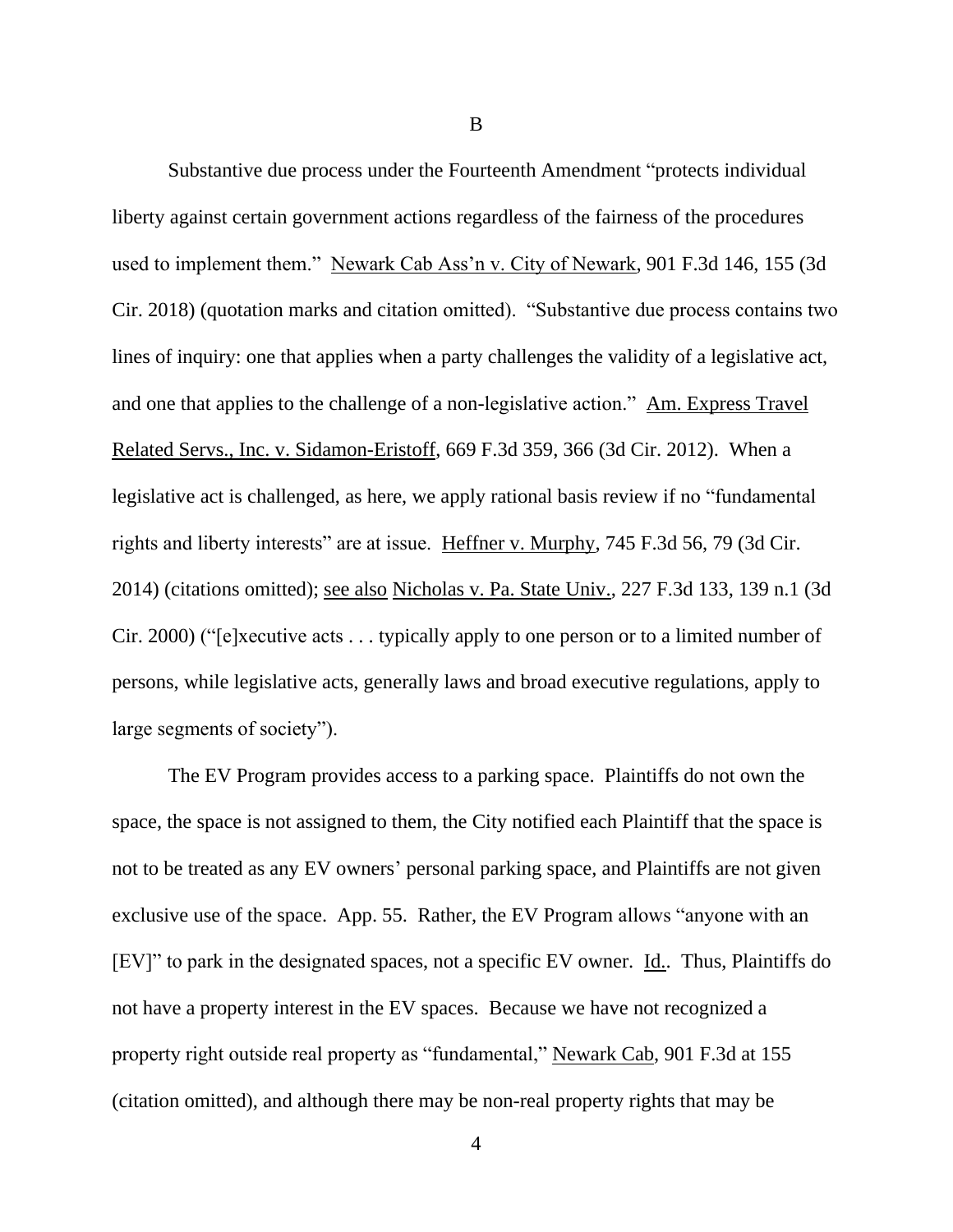deemed fundamental, Plaintiffs' purported right to the parking space is not fundamental regardless of the category into which it falls. Thus, rational basis review applies.

Under rational basis review, the ordinance will "withstand<sup>[]</sup> a substantive due process challenge if the state identifies a legitimate state interest that the legislature could rationally conclude was served" by the ordinance. Heffner, 745 F.3d at 79 (citation omitted); see also Am. Express, 669 F.3d at 366-67 (rational basis review requires "significant deference" to the legislature's decisions if it "rationally furthers *any*  legitimate state objective") (citation and quotation omitted) (emphasis in original). The parties agree that the City has a legitimate interest in "providing more parking on [the congested] City streets." D. Ct. ECF No. 26 at 11. "One way to [provide more parking] was to amend the EV Ordinance to free up restricted parking for 12 hours a day." Id. at 12. Thus, the 2017 Amendment bears a rational relationship to the City's interest in reducing parking congestion, as spaces previously reserved for only one type of vehicle are now available to other types of vehicles for half of each day.

Plaintiffs argue that the means selected—reducing the hours in which EV spaces are reserved for EVs—are (1) overly broad, (2) unnecessary, and (3) misguided. None of these objections requires us to conclude the 2017 Amendment violates substantive due process. First, the means selected need not be narrowly tailored to survive rational basis review. See Lindsey Coal Mining Co. v. Chater, 90 F.3d 688, 694-95 (3d Cir. 1996) ("Just because a measure is over- or under-inclusive will not render it irrational."). Second, Plaintiffs' argument that reducing the hours when EV spaces are reserved for EVs was unnecessary, as the City Council could have instead chosen to reduce parking

5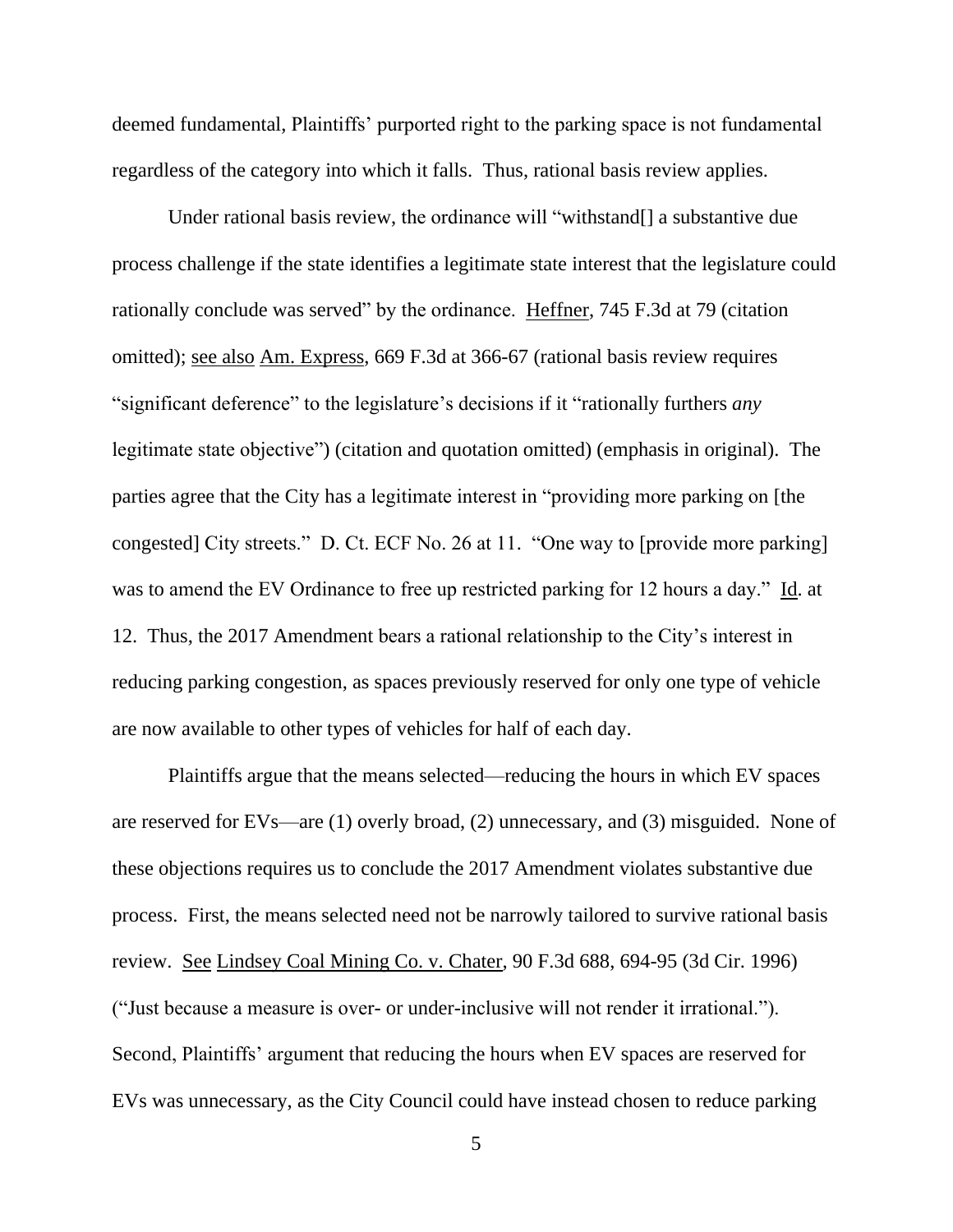reserved for people with disabilities, is irrelevant. Rational basis review does not require the means chosen to be the only or best way to further the legitimate state interest. See Heffner, 745 F.3d at 83–84. Third, Plaintiffs contend that modifying sixty-eight EV spaces would not meaningfully increase available parking, but the 2017 Amendment does not violate substantive due process merely because it makes incremental progress. See Stretton v. Disciplinary Bd. of Supreme Ct. of Pa., 944 F.2d 137, 146 (3d Cir. 1991). Because the 2017 Amendment's reduction of the hours the designated spaces are reserved for EVs is rationally related to the goal of increasing available parking, the 2017 Amendment does not violate Plaintiffs' substantive due process rights.<sup>4</sup>

 $\mathcal{C}$ 

The District Court also correctly dismissed Plaintiffs' equal protection claim. The Equal Protection Clause dictates "that all persons similarly situated should be treated alike." City of Cleburne v. Cleburne Living Ctr., 473 U.S. 432, 439 (1985). Where, as here, a challenged state action does not burden a fundamental right or target a suspect class, rational basis review applies. Connelly v. Steel Valley Sch. Dist., 706 F.3d 209, 213 (3d Cir. 2013). Under this standard of review, "legislation is presumed to be valid

<sup>4</sup> Plaintiffs cite Landgraf v. USI Film Products, 511 U.S. 244 (1994), to argue that the 2017 Amendment has "retroactive" effect and thus does not "withstand scrutiny." Appellants' Br. at 10–11. Even if the concept of retroactivity was apt (and it likely is not because the 2017 Amendment does not govern actions prior to 2017), it is irrelevant because rational basis review still applies. See, e.g., United States v. Carlton, 512 U.S. 26, 35 (1994) (holding no violation of due process where retroactive application of a legislative amendment is "rationally related to a legitimate legislative purpose").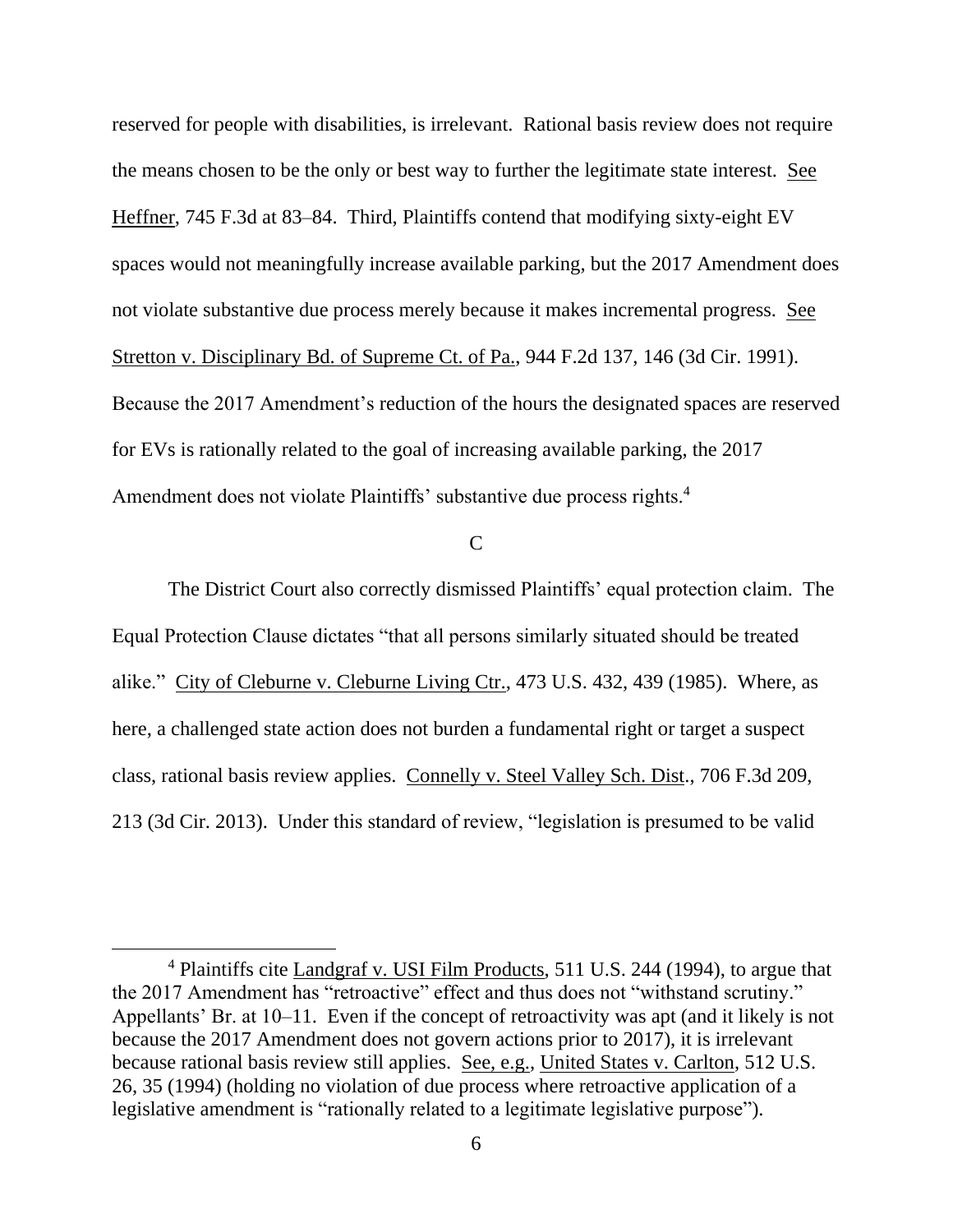and will be sustained if the classification drawn by the statute is rationally related to a legitimate state interest." Cleburne, 473 U.S. at 440 (citations omitted).

Plaintiffs argue the District Court erred in finding that the relevant "similarly situated" group is "all vehicle owners in Philadelphia who [use] parking spaces reserved for EVs under" the EV Program, Morlok, 2018 WL 6092719, at \*7.<sup>5</sup> Plaintiffs contend that the relevant "similarly situated" group includes drivers who use loading zones, car share service parking, handicapped parking, and spaces made unavailable to provide access to a private driveway or private garage. Appellants' Br. at 15-16.

Plaintiffs' equal protection claim fails for two reasons. First, Plaintiffs are not similarly situated to the comparators they identify. Persons are "similarly situated" only when they are alike in "all relevant aspects." Startzell v. City of Philadelphia, 533 F.3d 183, 203 (3d Cir. 2008) (citation omitted). Plaintiffs are in a different position from, for example, drivers who use accessible parking spaces. EV owners voluntarily chose to drive electric vehicles, whereas the need for accessible spaces is not voluntary. Thus, the legislative decision to change the hours in which EV spaces are reserved for EVs modifies a convenience, whereas changing the availability of accessible parking spaces could cause a hardship. Cf. Marcavage v. Nat'l Park Serv., 666 F.3d 856, 860 (3d Cir.

<sup>5</sup> Plaintiffs also argue that they were treated differently from other EV owners because they installed chargers near the spaces while other EV owners did not. The 2017 Amendment treated all EV owners the same: all EV owners must compete with nonelectric vehicle owners to use EV spaces during the hours of 6:00 am to 6:00 pm, regardless of whether they live adjacent to the EV space or have invested money in an EV charger. The fact that Plaintiffs invested in chargers only indicates that they had a hand in selecting which parking spaces would be designated under the EV Program, but as they were informed, that gave them no entitlement to the eventual space.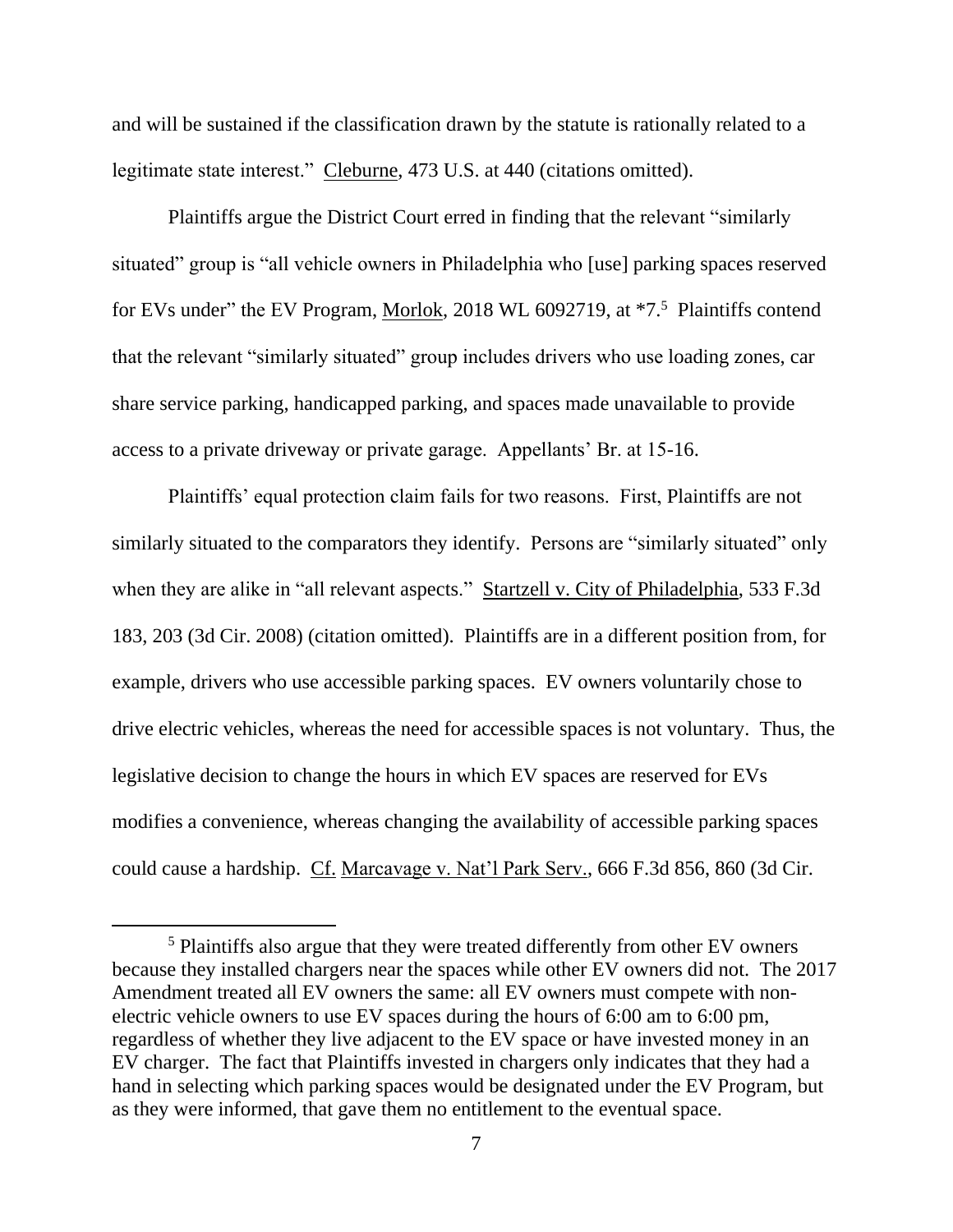2012) (holding that a person escorted from a public sidewalk for leading a demonstration without a permit was not similarly situated to others using the sidewalk for nondemonstration purposes). Second, even if we were to assume that Plaintiffs' identified groups are "similar" to Plaintiffs, the City had a legitimate interest in reducing parking congestion, and it rationally chose one method—making EV spots available to non-EVs for part of the day—in pursuit of that goal. The fact that other users of other restricted parking spaces were unaffected does not mean the 2017 Amendment did not further a legitimate state interest. The District Court thus correctly dismissed Plaintiffs' equal protection claim.

## $II<sup>6</sup>$

Plaintiffs also appeal the Second Order, which precluded discovery of certain information. Plaintiffs sought, among other things, constituent communications, City Council documents, and communications with the Mayor's office "relating to the [EV] Program," S. App. 83-88, and argued that they were relevant to "the drafting and amendment of the [EV Program]," "the City's efforts to promote itself as . . . environmentally . . . advanced," and the "City's deprivation of the Plaintiffs' ability to use their [EVs] and infrastructure to charge them," S. App. 89. The District Court compelled production of "written policies, promotions, etc. on attracting technology and

<sup>6</sup> We review discovery orders "for abuse of discretion." In re Orthopedic Bone Screw Prod. Liab. Litig., 264 F.3d 344, 365 (3d Cir. 2001).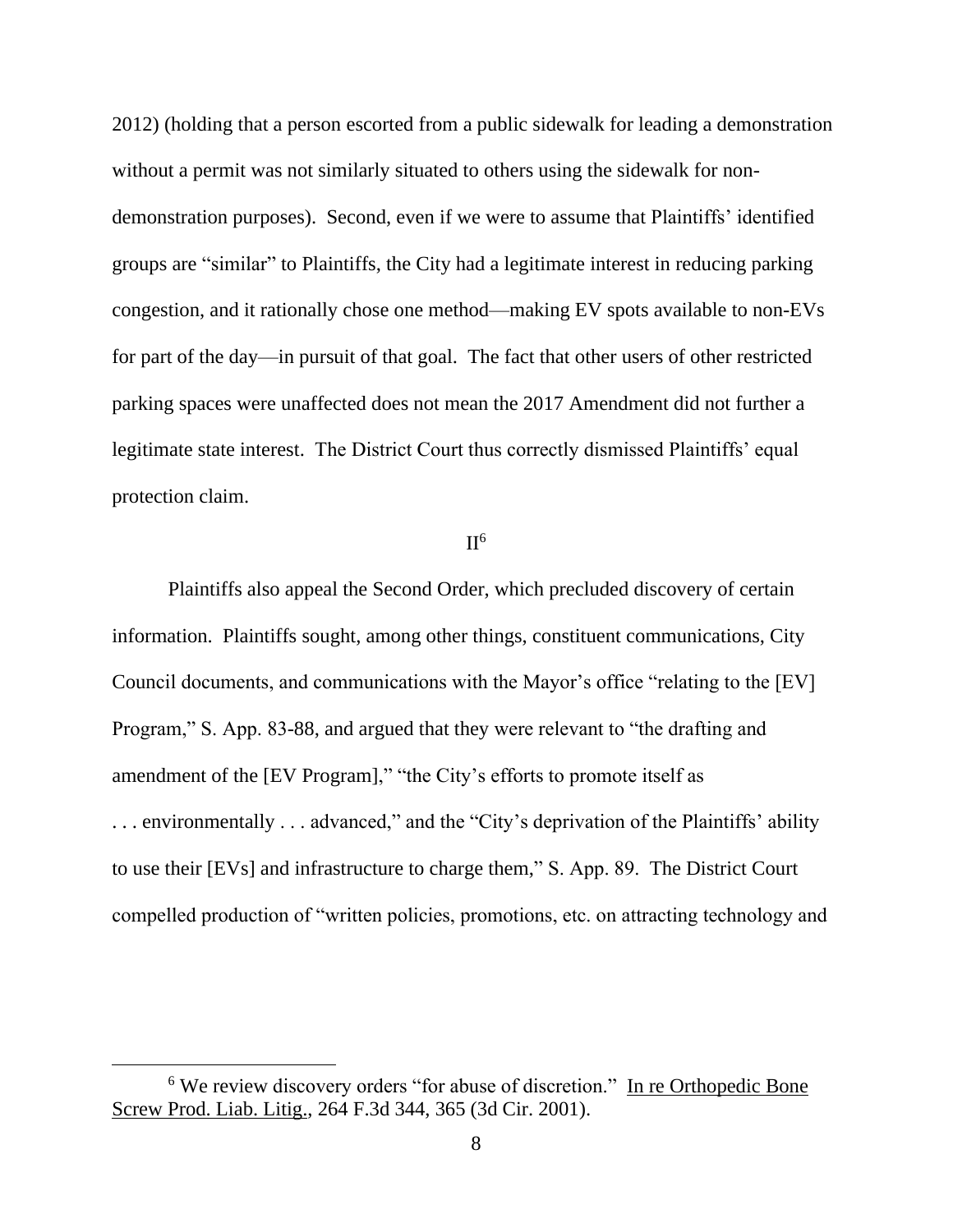business to the City" but precluded depositions and the production of documents concerning "legislative history about the ordinance or the amendment." App. 21.

The District Court did not abuse its discretion in limiting discovery in this way. "Parties may obtain discovery regarding any nonprivileged matter that is relevant to any party's claim or defense and proportional to the needs of the case." Fed. R. Civ. P. 26(b)(1). When the District Court issued its discovery order, unjust enrichment was the only claim remaining in the case. Unjust enrichment claims focus on whether a defendant unfairly retained a benefit given by the plaintiff, not the defendant's motivations. See Schenck v. K.E. David, Ltd., 666 A.2d 327, 328 (Pa. Super. Ct. 1995). Plaintiffs sought information regarding the reasons the City initiated the EV Program, which would not reveal whether the City unjustly retained a benefit Plaintiffs conferred. Because Rule 26 limits the scope of discovery to information relevant to claims and defenses, and the information sought is not relevant to the unjust enrichment claim, the District Court acted within its discretion to limit discovery.

### $III<sup>7</sup>$

## A

Plaintiffs also challenge the Third Order, in which the District Court granted summary judgment to the City on Plaintiffs' unjust enrichment claim. To succeed on an

<sup>&</sup>lt;sup>7</sup> We review a district court's order granting summary judgment de novo, Mylan Inc. v. SmithKline Beecham Corp., 723 F.3d 413, 418 (3d Cir. 2013), and we view the facts and make all reasonable inferences in the non-movant's favor, Hugh v. Butler Cnty. Family YMCA, 418 F.3d 265, 267 (3d Cir. 2005). Summary judgment is appropriate where "there is no genuine dispute as to any material fact and the movant is entitled to judgment as a matter of law." Fed. R. Civ. P. 56(a). The moving party is entitled to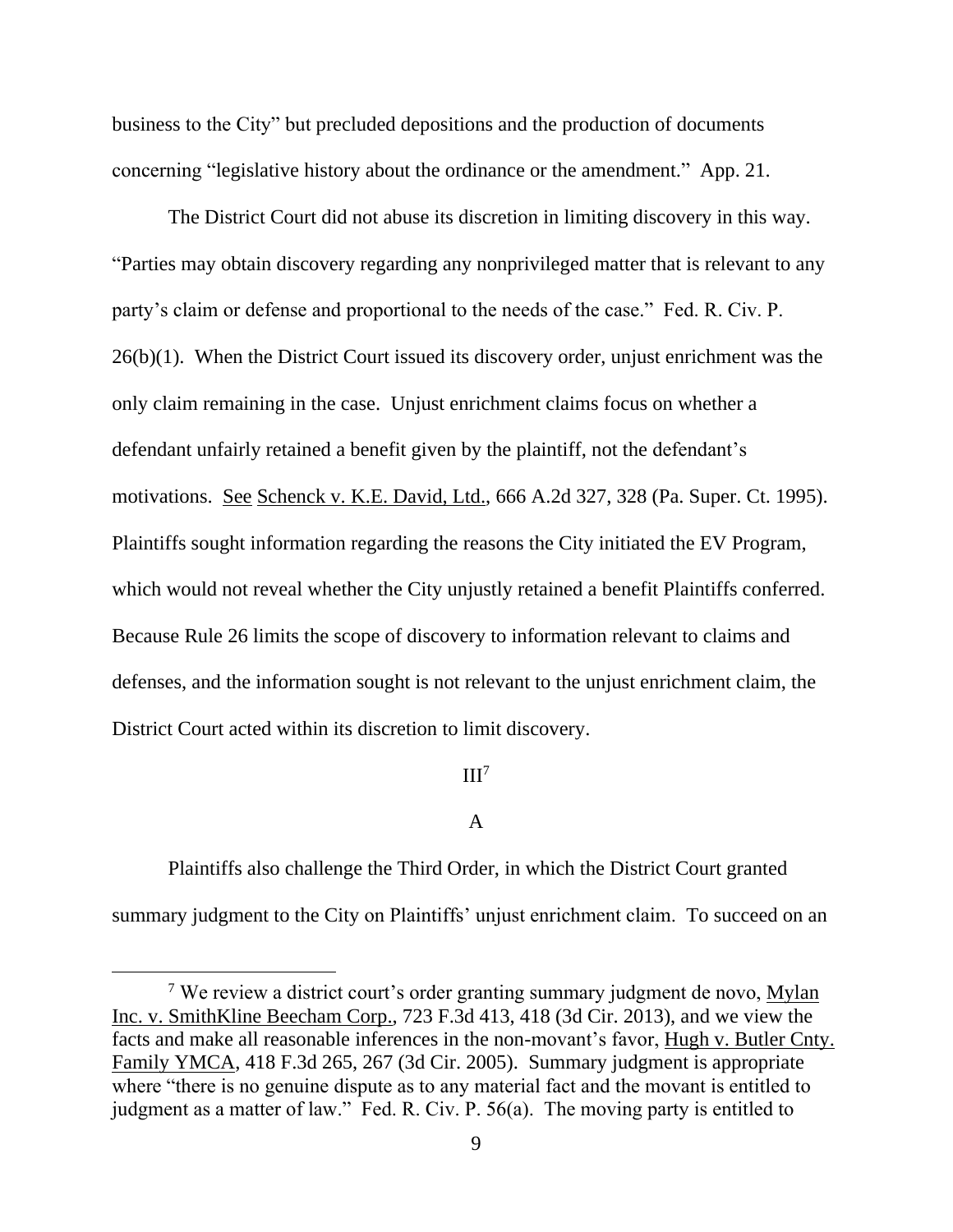unjust enrichment claim, Plaintiffs must prove: (1) a "benefit[] conferred on [the City] by [Plaintiffs]," (2) "appreciation of such benefit[] by [the City]," and (3) "acceptance and retention of such benefit[] under such circumstances that it would be inequitable for [the City] to retain the benefit without payment of value." Mark Hershey Farms Inc. v. Robinson, 171 A.3d 810, 817 (Pa. Super. Ct. 2017). Discovery produced the factual record upon which the summary judgment motion was based, and we next recite the facts material to the elements of the unjust enrichment claim.

#### B

The City has established several environmentally conscious programs and issued reports describing its sustainability plans. With respect to EVs, the reports mentioned the City's installation of EV chargers, EVs in the City's rideshare program, and the EV Program. The City also touted its sustainability efforts in social media posts, but none mention EVs or the EV Program.

Plaintiffs voluntarily participated in the EV Program, purchased an EV, installed a charger on their property near the assigned EV space at their own expense, recognized that any EV could park in the EV space near their home, and believed the chargers increased the value of their homes. In addition, Plaintiffs stated they were "induced by the City to apply for an [EV] space by the City's adoption of [the EV Program] as

judgment as a matter of law when the non-moving party fails "to make a sufficient showing on an essential element of her case with respect to which she has the burden of proof." Celotex Corp. v. Catrett, 477 U.S. 317, 323 (1986).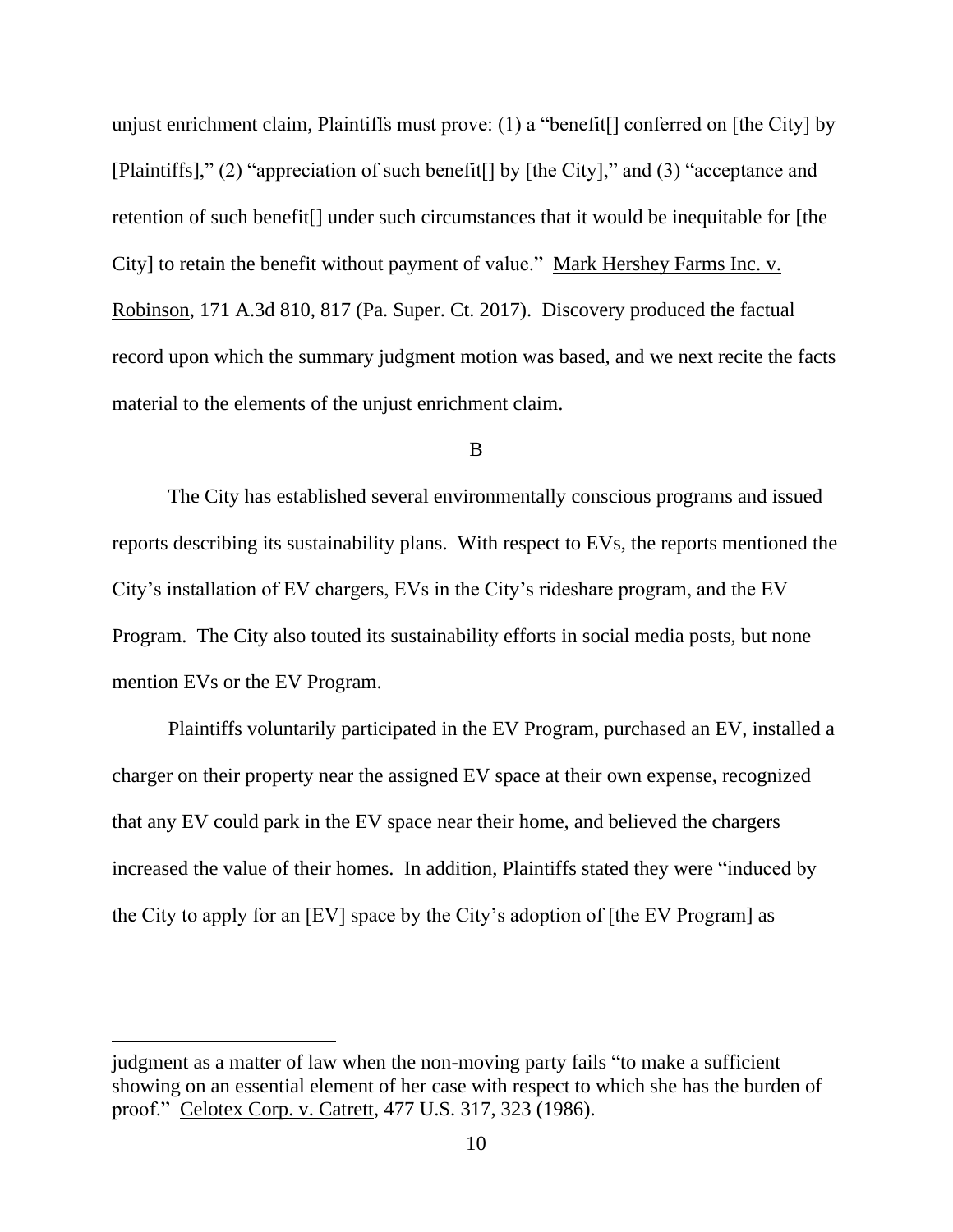originally written," S. App. 73, and would not "be able to charge their respective electric vehicles without their designated electric vehicle parking spots," S. App. 73.

 $\mathcal{C}$ 

Plaintiffs contend that the City received two benefits from their participation in the EV Program: (1) improvements to City infrastructure and (2) enhanced reputation. Neither, however, is a compensable benefit and thus the District Court correctly granted summary judgment in the City's favor. See DiCarlo v. St. Mary Hosp., 530 F.3d 255, 268 (3d Cir. 2008) ("In the absence of a benefit conferred, there can be no claim for unjust enrichment . . . .").

First, Plaintiffs presented no evidence that the City received a benefit from their installation of EV chargers. Plaintiffs installed the charges on their own property, and thus they did not improve public infrastructure.

Second, even if the City gained a reputational benefit from Plaintiffs' participation in the EV Program, that benefit cannot be compensated under the law of unjust enrichment. As the District Court correctly noted, unjust enrichment claims cannot be based on "speculative" or "intangible" benefits. See Feather v. United Mine Workers of Am., 711 F.2d 530, 541 (3d Cir. 1983) (denying recovery on an unjust enrichment theory of prejudgment interest where the plaintiff failed to prove the amount of the alleged economic benefit); see also Tempo Networks LLC v. Gov't of NIA, No. 2:14-06334, 2016 WL 2625026, at \*3 (D.N.J. May 9, 2016) (finding that a defendant was not unjustly enriched by "benefits and promotion . . . for many years" where the defendant failed to pay for "recording, producing, and airing" certain television programs because the benefit

11